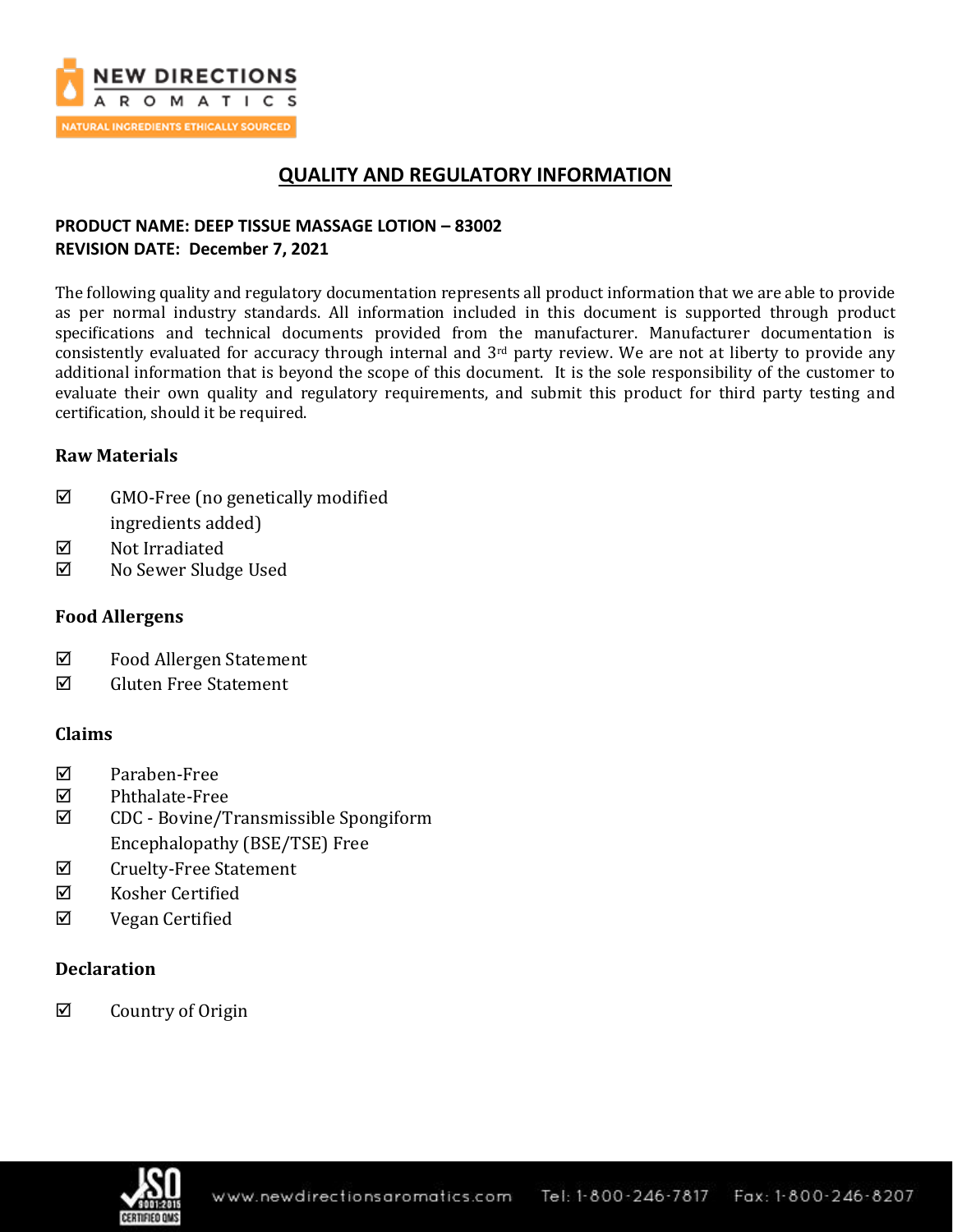

## **NON-IRRADIATION STATEMENT**

## **PRODUCT NAME: DEEP TISSUE MASSAGE LOTION – 83002**

We hereby declare that, to the best of our knowledge, this product has not been irradiated and does not contain any ingredient that has gone through any irradiation.

#### **Disclaimer & Caution**

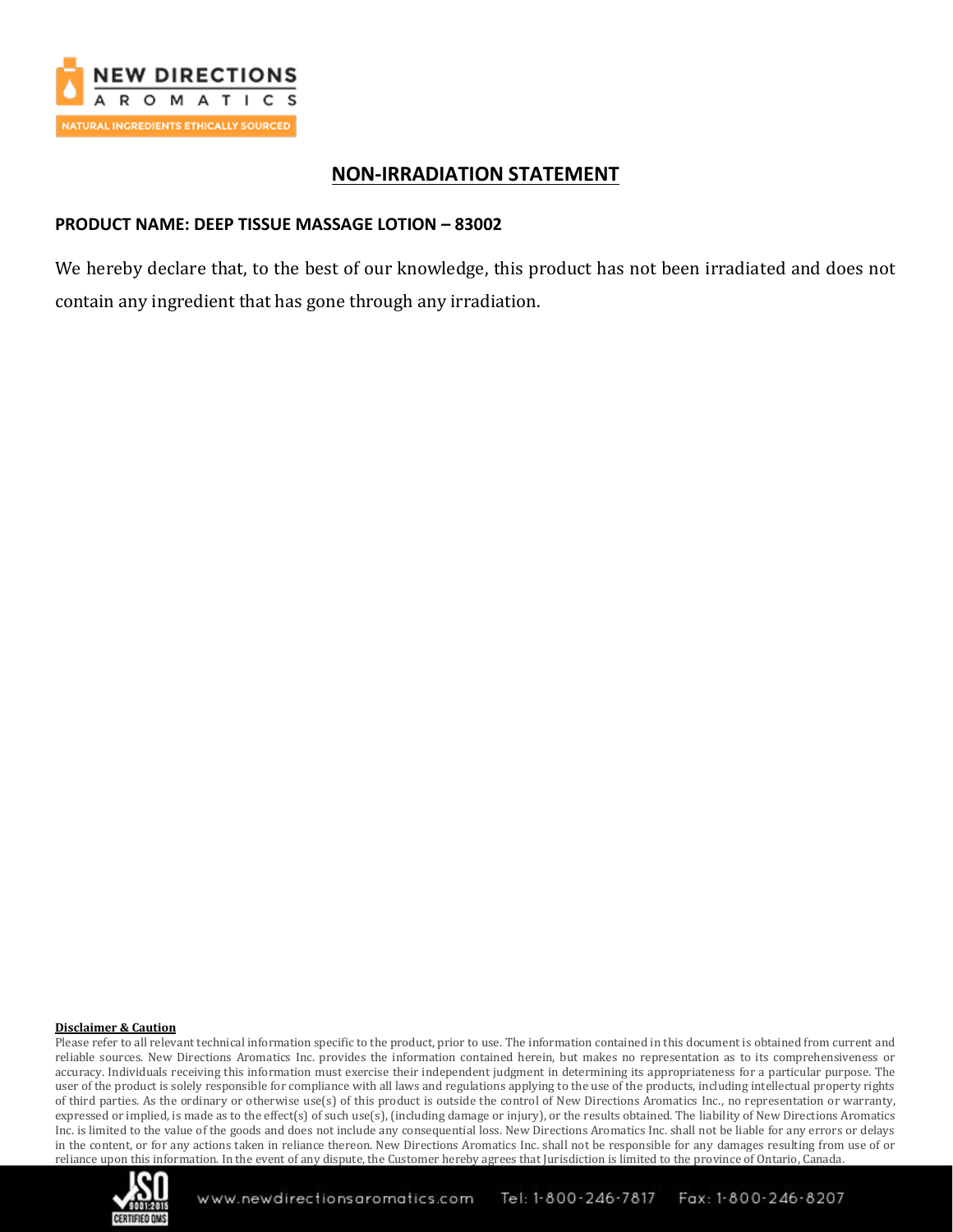

## **SEWER SLUDGE STATEMENT**

### **PRODUCT NAME: DEEP TISSUE MASSAGE LOTION – 83002**

We hereby declare that, to the best of our knowledge, this product is free from, and was not processed with, sewer sludge.

#### **Disclaimer & Caution**

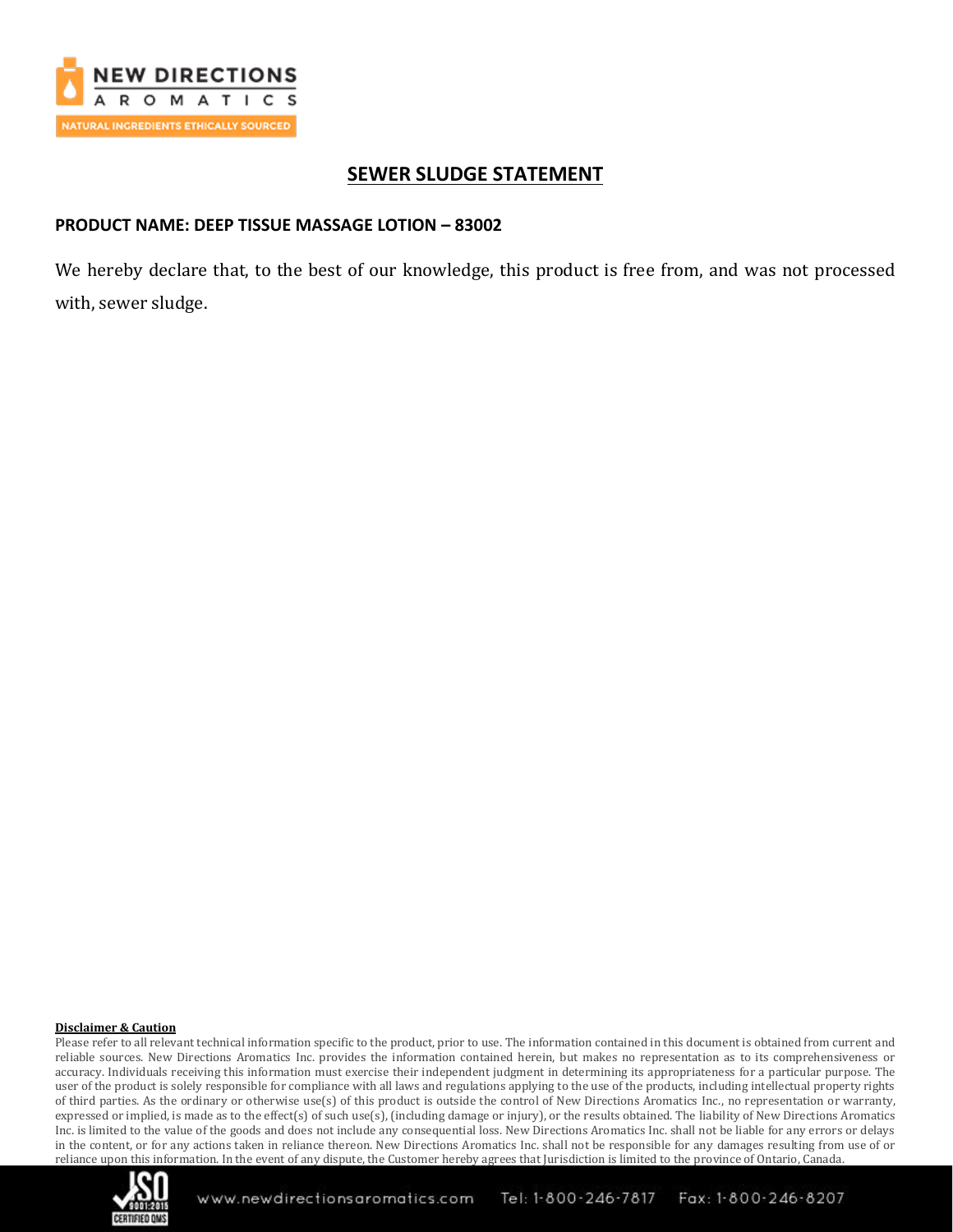

# **GMO STATEMENT**

## **PRODUCT NAME: DEEP TISSUE MASSAGE LOTION – 83002**

We hereby declare that, to the best of our knowledge, this product was not produced from or with GMO plant material.

#### **Disclaimer & Caution**

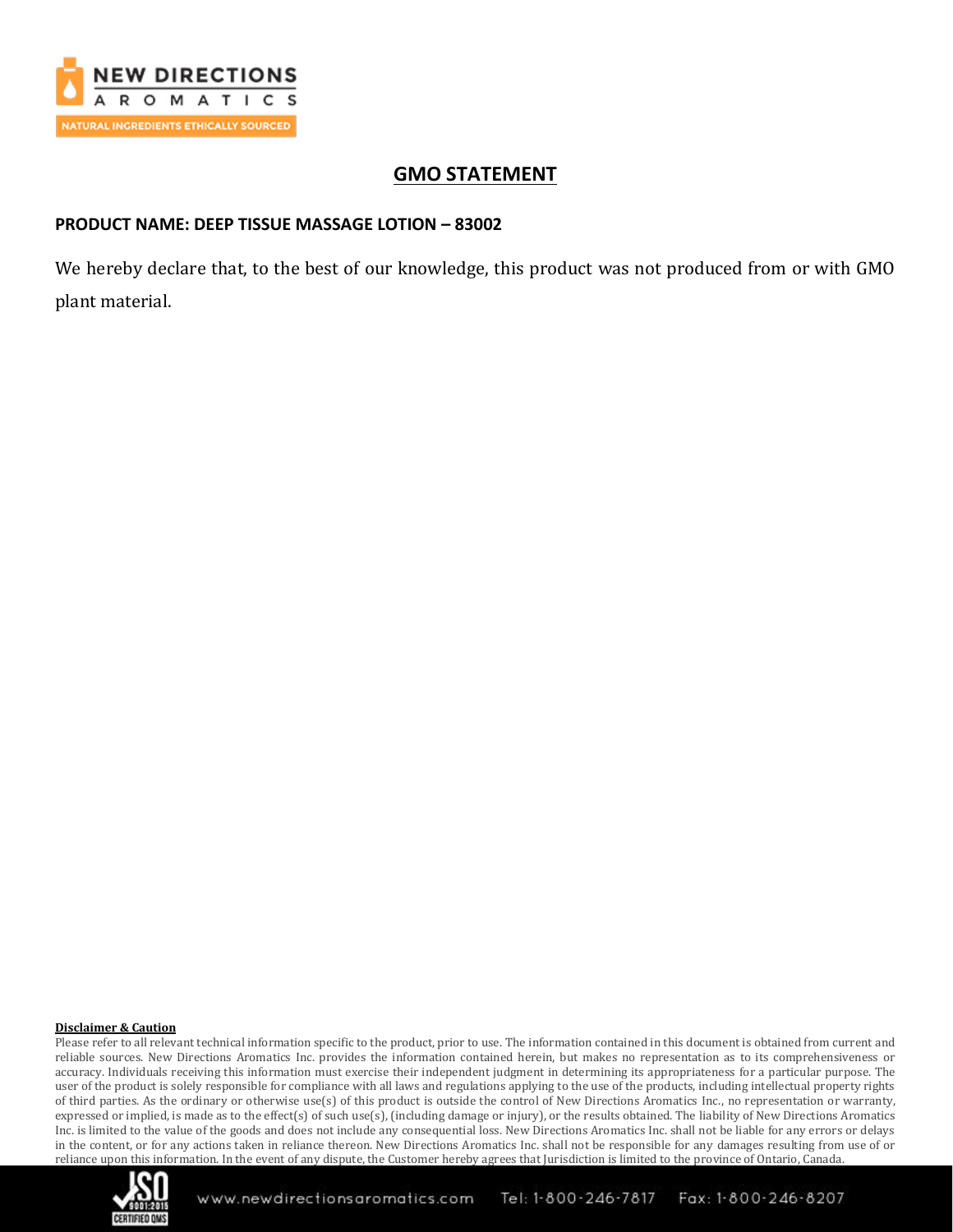

# **FOOD ALLERGEN INFORMATION**

### **PRODUCT NAME: DEEP TISSUE MASSAGE LOTION – 83002**

| Component                                               | Present in the product |
|---------------------------------------------------------|------------------------|
| Peanut (and/or derivatives,) e.g., protein oil          | No                     |
| Tree Nuts (and/or derivatives)                          | No                     |
| Sesame Seeds (and/or derivatives)                       | No                     |
| Wheat, Barley, Rye, Oats, Spelt, Kamut or their hybrids | N <sub>o</sub>         |
| Gluten                                                  | N <sub>o</sub>         |
| Soybeans (and/or derivatives)                           | No                     |
| Dairy (including lactose) or Eggs                       | No                     |
| Fish or their products                                  | No                     |
| Shellfish or their products                             | No                     |
| Sulphites (ppm level)                                   | No                     |
| Gluten                                                  | No                     |
| Tartrazine                                              | N <sub>o</sub>         |

#### **Disclaimer & Caution**

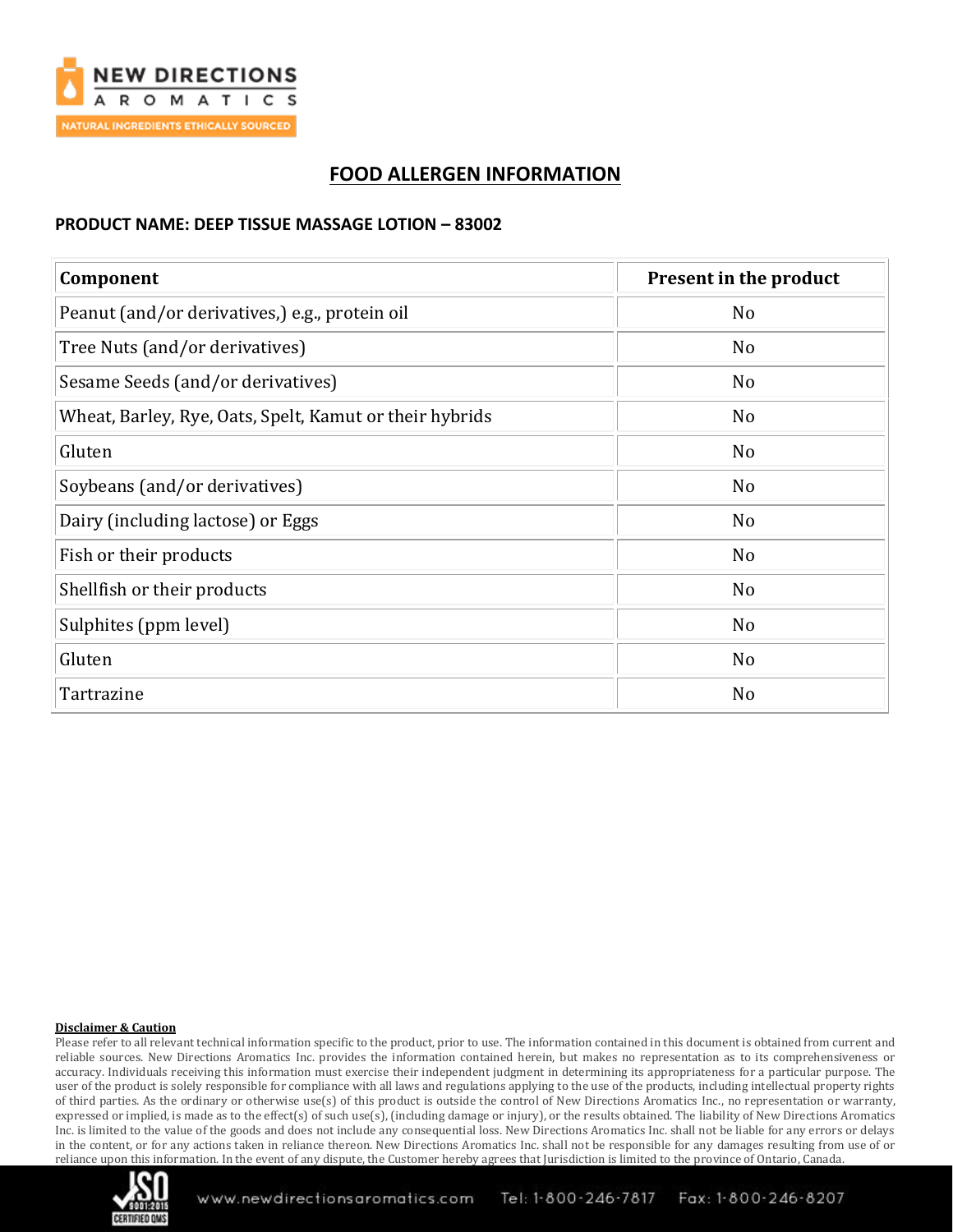

# **GLUTEN STATEMENT**

## **PRODUCT NAME: DEEP TISSUE MASSAGE LOTION – 83002**

We hereby declare that, to the best of our knowledge, this product is gluten-free, nor was it manufactured with any ingredients containing gluten.

#### **Disclaimer & Caution**

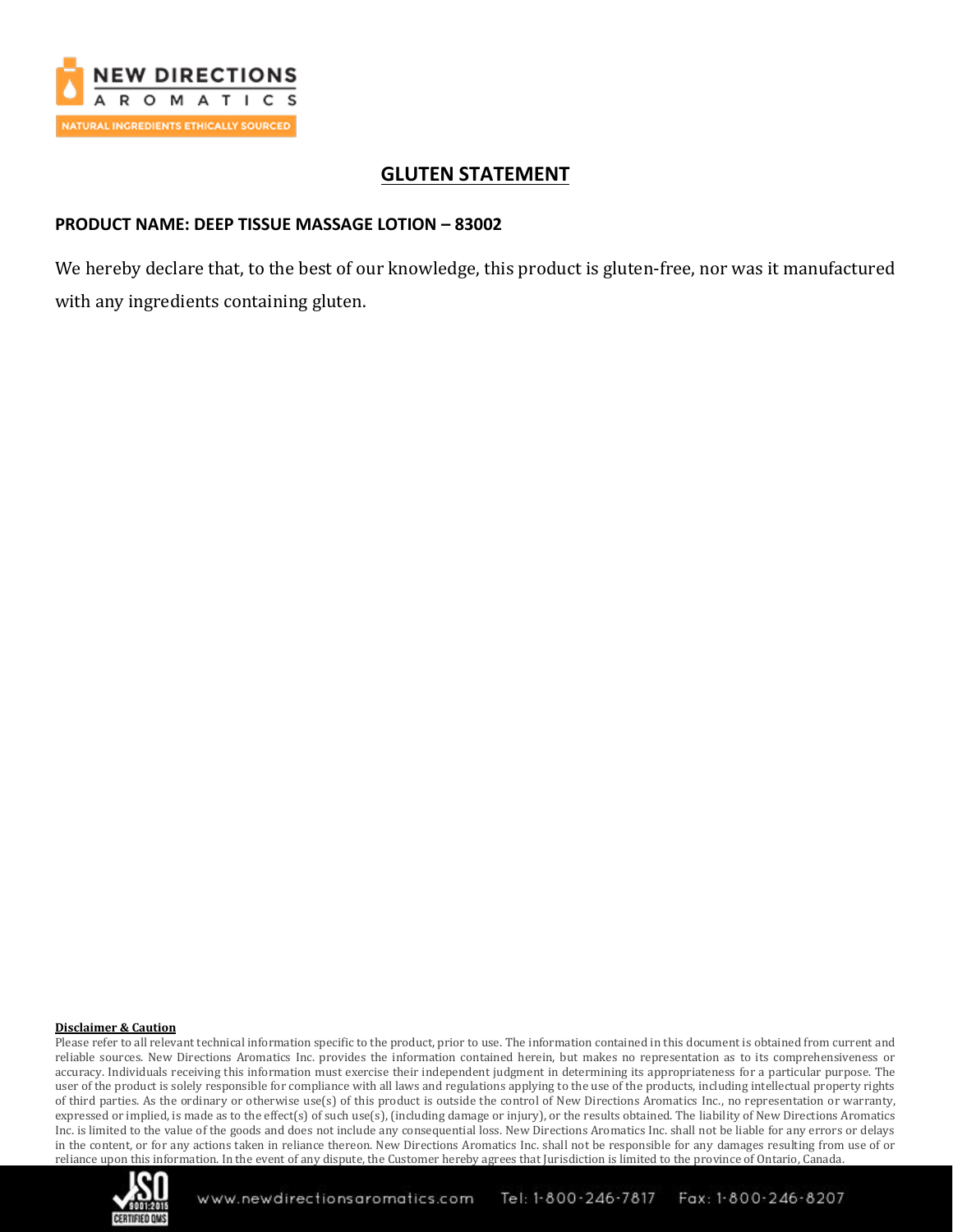

## **PARABEN-FREE STATEMENT**

### **PRODUCT NAME: DEEP TISSUE MASSAGE LOTION – 83002**

We hereby declare that, to the best of our knowledge, this product was not produced with parabens, nor does it contain any.

#### **Disclaimer & Caution**

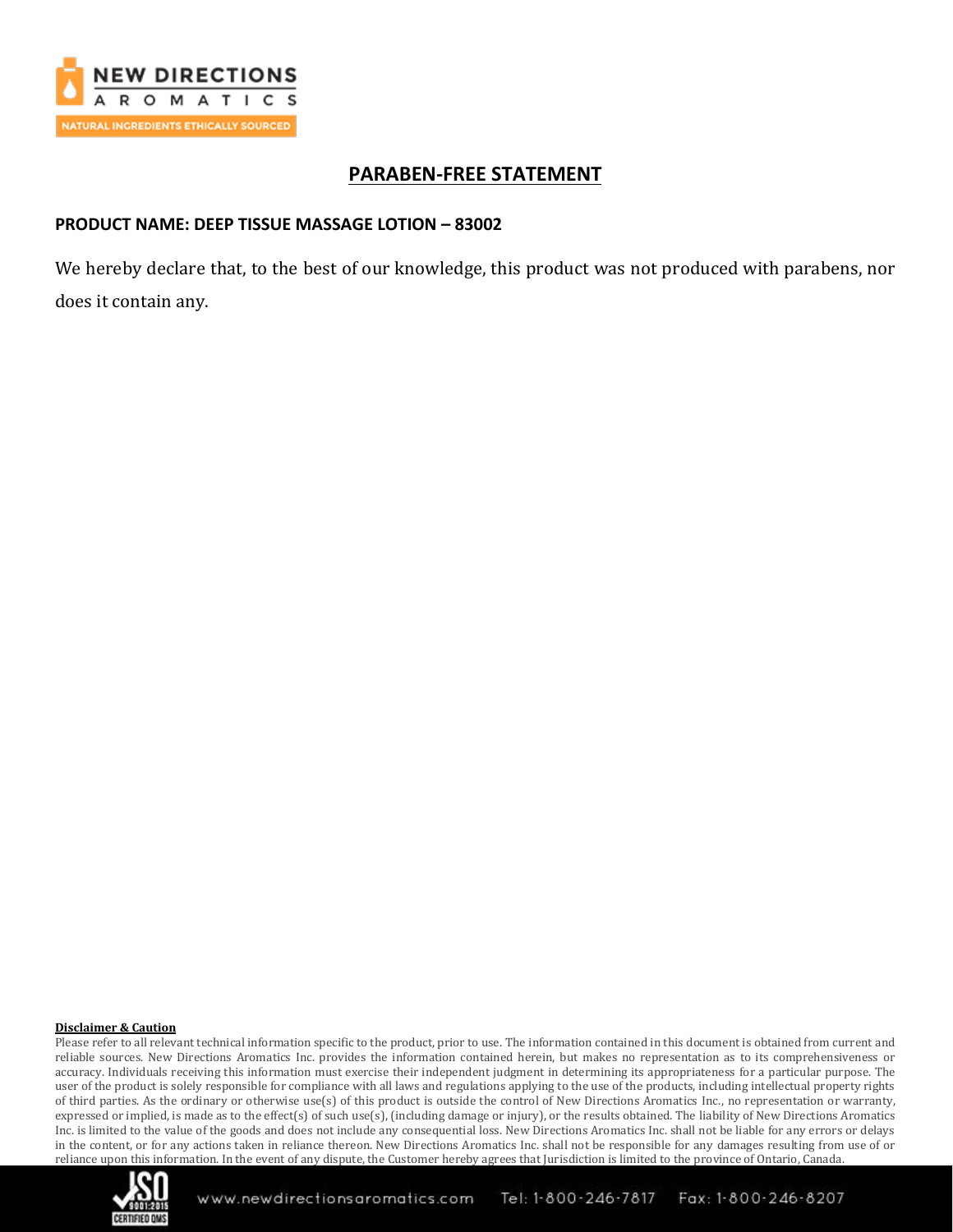

# **PHTHALATE-FREE STATEMENT**

### **PRODUCT NAME: DEEP TISSUE MASSAGE LOTION – 83002**

We hereby declare that, to the best of our knowledge, this product was not produced with phthalates, nor does it contain any.

#### **Disclaimer & Caution**

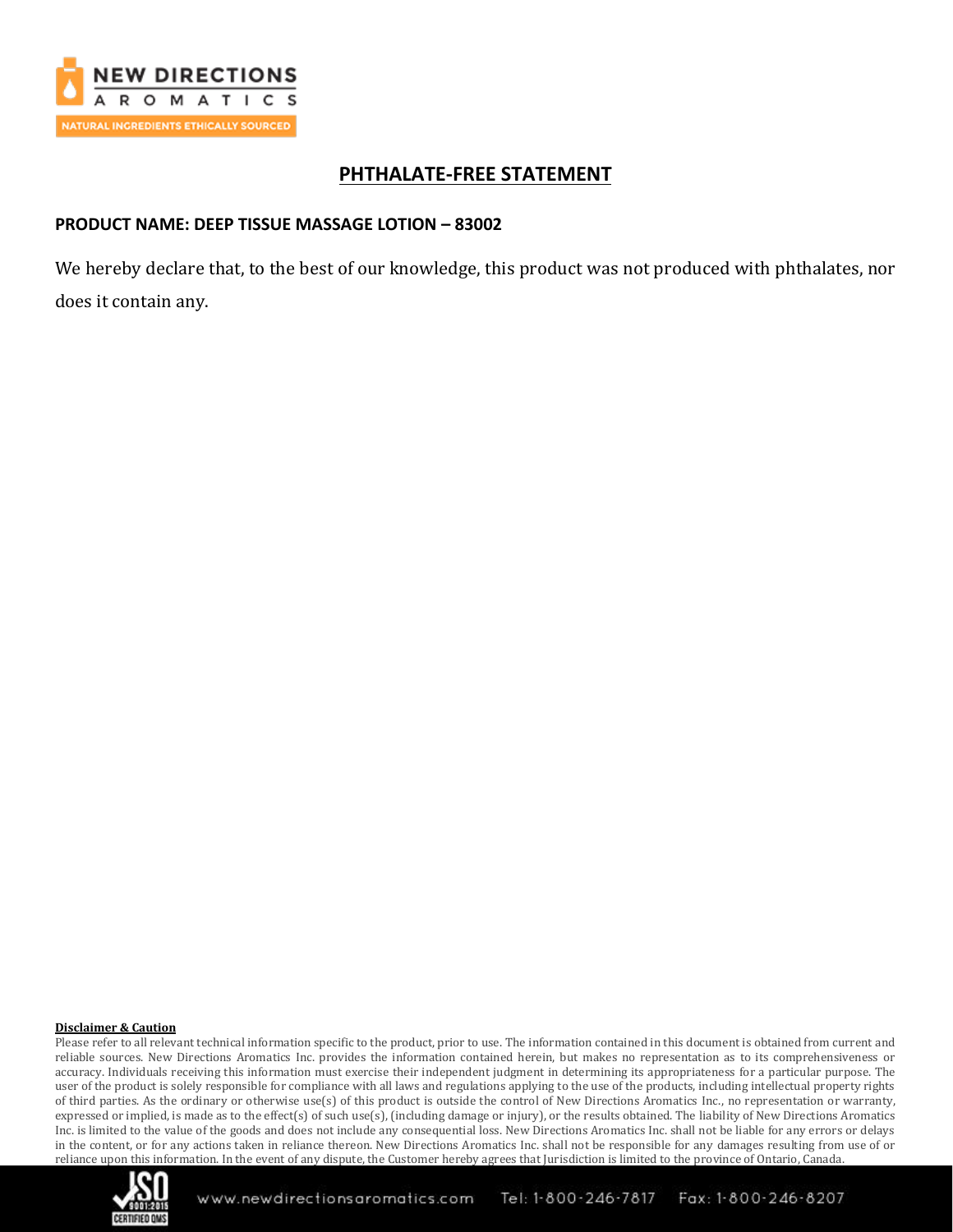

## **DECLARATION OF BOVINE SPONGIFORM ENCEPHALOPATHY (BSE)**

### **PRODUCT NAME: DEEP TISSUE MASSAGE LOTION – 83002**

We hereby confirm that, to the best of our knowledge, this product is free of BSE.

#### **Disclaimer & Caution**

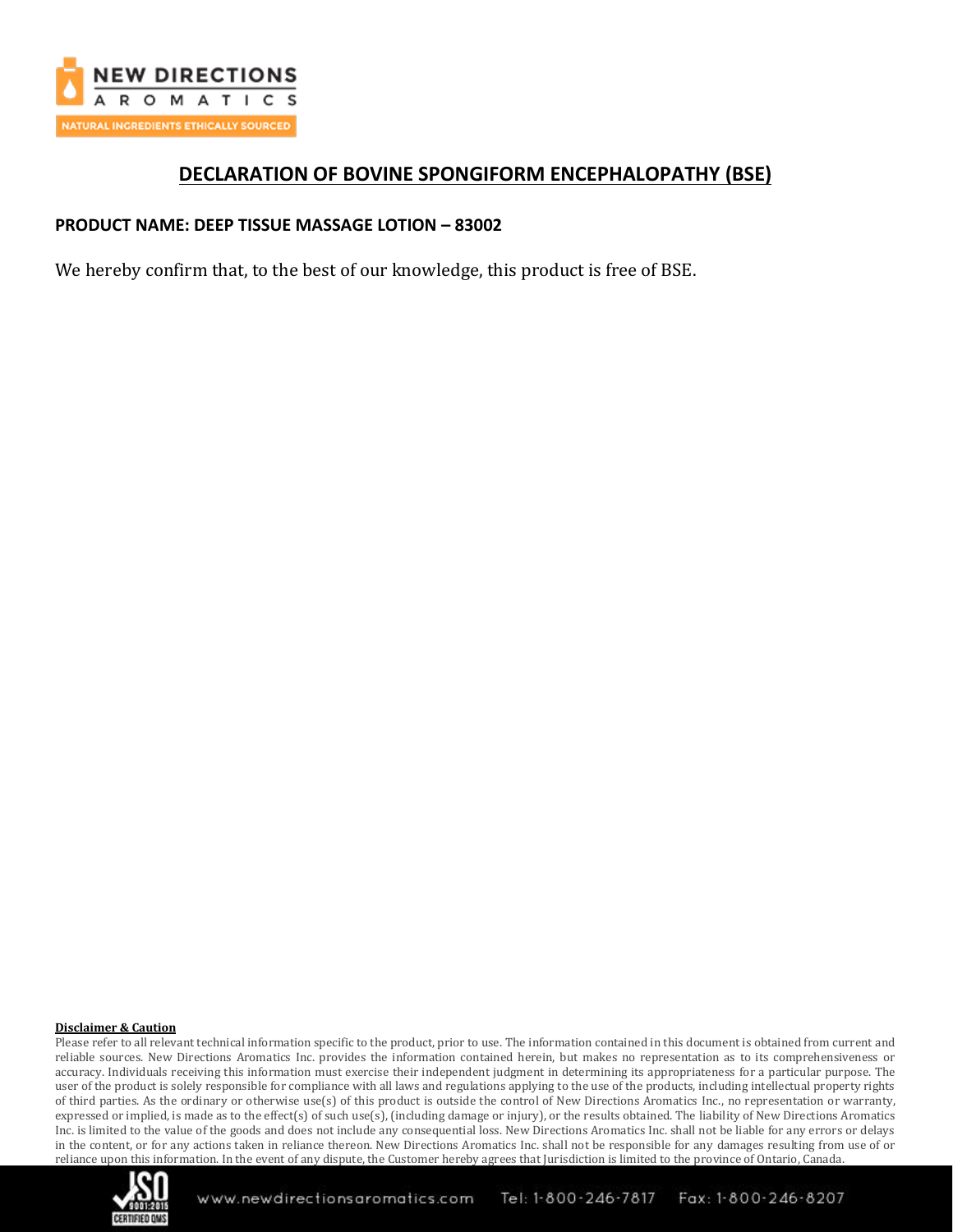

# **CRUELTY-FREE STATEMENT**

### **PRODUCT NAME: DEEP TISSUE MASSAGE LOTION – 83002**

We hereby declare that, to the best of our knowledge, this product has not been tested on animals.

#### **Disclaimer & Caution**

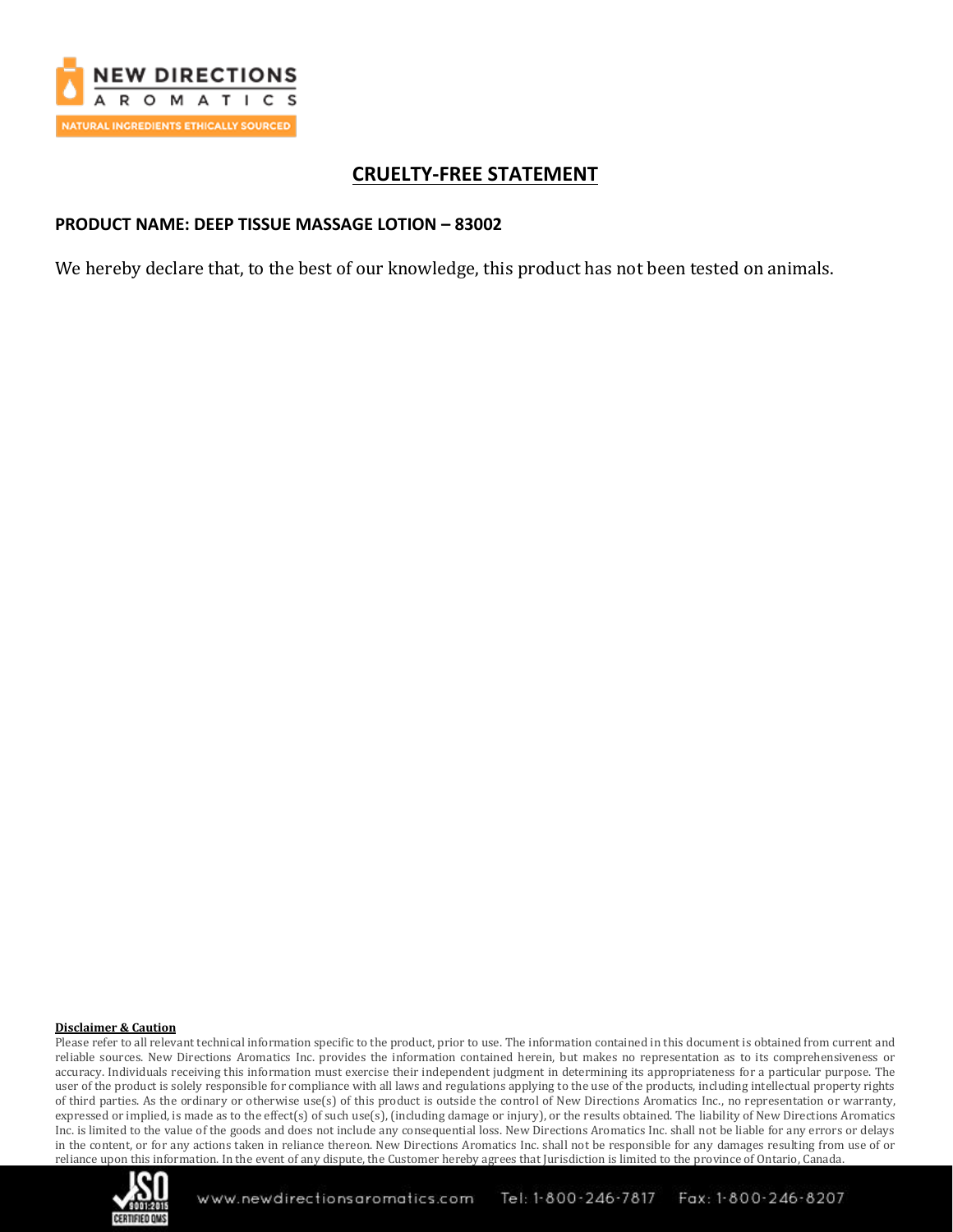

# **KOSHER STATEMENT**

### **PRODUCT NAME: DEEP TISSUE MASSAGE LOTION – 83002**

We hereby confirm that this product has been certified to Kosher standards.

#### **Disclaimer & Caution**

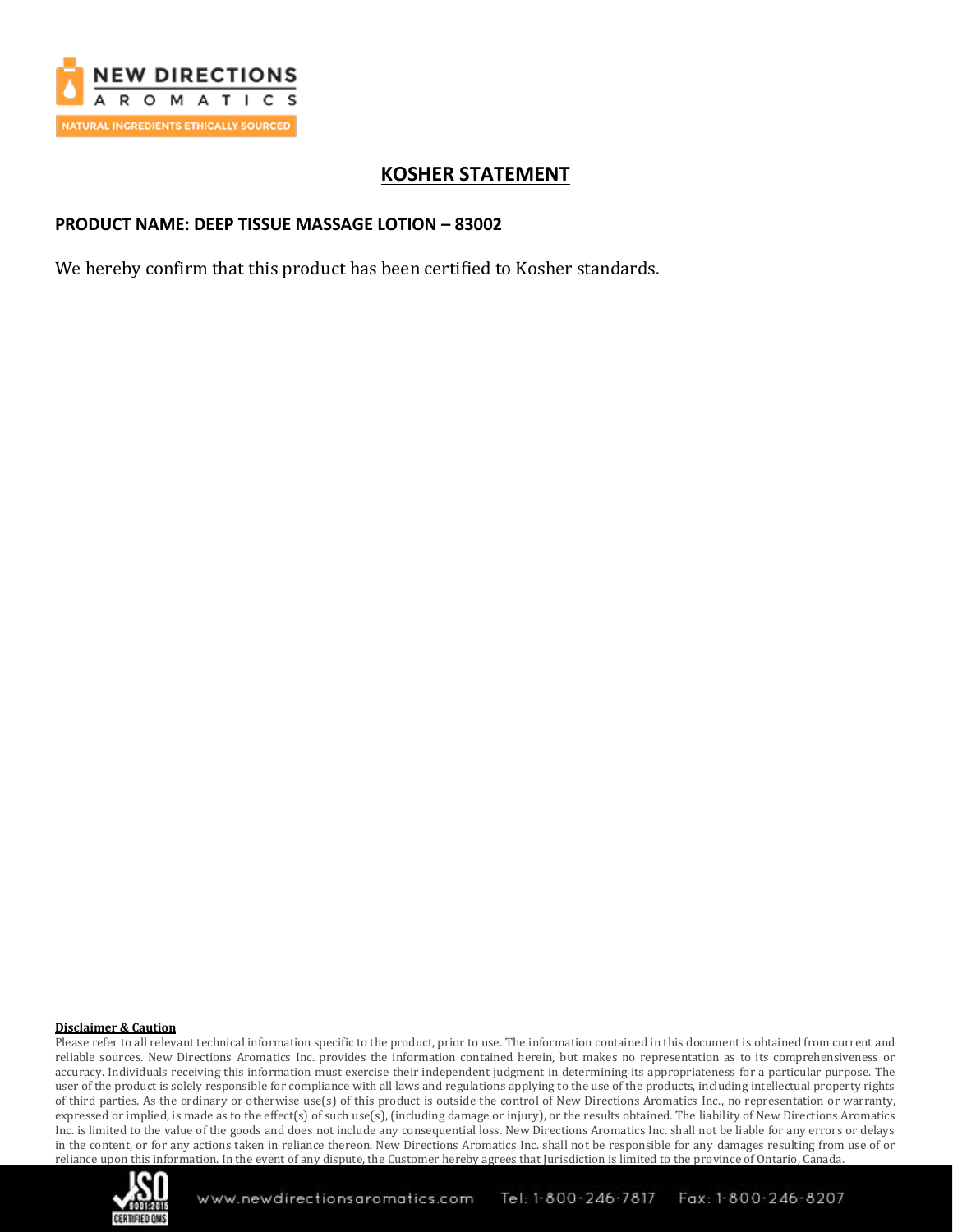

# **VEGAN STATEMENT**

### **PRODUCT NAME: DEEP TISSUE MASSAGE LOTION – 83002**

We hereby confirm that this product has been certified to Vegan standards.

#### **Disclaimer & Caution**